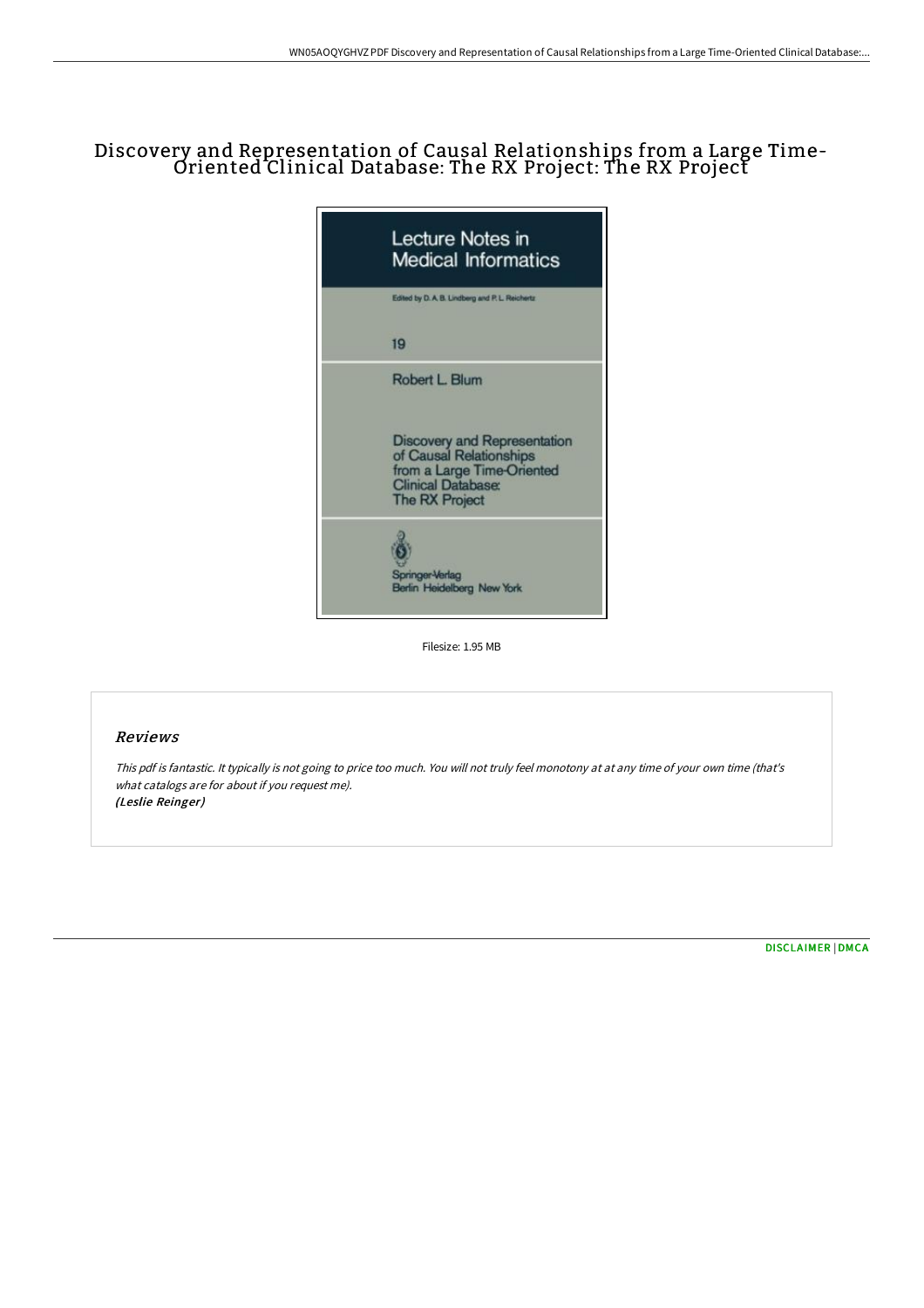## DISCOVERY AND REPRESENTATION OF CAUSAL RELATIONSHIPS FROM A LARGE TIME-ORIENTED CLINICAL DATABASE: THE RX PROJECT: THE RX PROJECT



Springer. Paperback. Condition: New. 242 pages. Dimensions: 9.6in. x 6.7in. x 0.6in.As a hospital physician it is impossible to escape the notion that the difficult medical problems one encounters are also being confronted by other physicians throughout the world. It is equally apparent that without special effort ones own patient observations will not be shared with others. Without the medical literature there would be almost no meaningful shadng of experience. Medical textbooks and journals contain reports of the latest tests and treatments. from university hospitals and research centers. There are, however, definite limitations to the medical literature. First. the literature records only a miniscule and highly select portion of medical experience. Second, because of this selectivity, it may be difficult to apply the findings and recommendations in the literature to ones own patients. One serious consequence of these characteristics of the medical literature is that patients are largely overtreated. Tests and treatments are over-prescribed, and adverse effe This item ships from multiple locations. Your book may arrive from Roseburg, OR, La Vergne, TN. Paperback.

<sup>a</sup> Read Discovery and [Representation](http://www.bookdirs.com/discovery-and-representation-of-causal-relations.html) of Causal Relationships from a Large Time-Oriented Clinical Database: The RX Project: The RX Project Online

 $\Rightarrow$ Download PDF Discovery and [Representation](http://www.bookdirs.com/discovery-and-representation-of-causal-relations.html) of Causal Relationships from a Large Time-Oriented Clinical Database: The RX Project: The RX Project